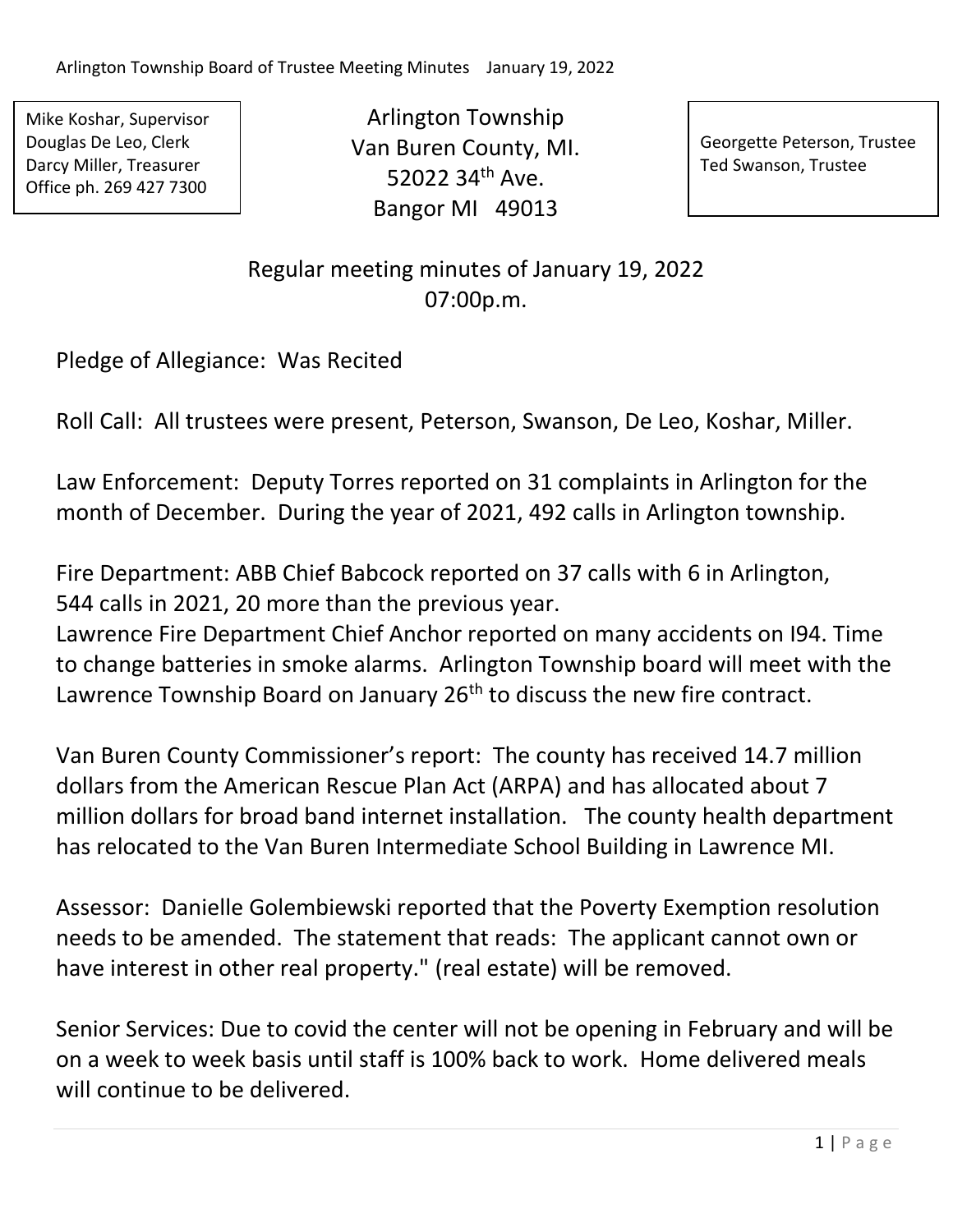Clerk: We will be having three elections in 2022. In May Bangor Schools will be having an election, in August the primary will be held and in November the general election will be held. We are still looking for election inspectors and they will need the training to be certified this year.

Supervisor's Report: Joint meeting with Lawrence Township @06:30 p.m. on January 26, 2022 to discuss the fire contract. Parking lot needs to be salted when plowed.

Treasurer's Report: A motion by Koshar to pay the expenses including the Sheriff's invoice and Mike Sullins excavating, and accept the month of January's financial report with a beginning balance of \$119,188.30, receipts of \$39,319.72, expenditures of \$39,763.63 leaving a balance of \$118,744.39. Support by Peterson, roll call vote: Koshar yea, Miller yea, DeLeo yea, Peterson yea, Swanson yea.

A motion by Koshar to amend the 04/01/21 thru 03/31/2022 budget. Support by Peterson. Amendment #1 Roll call vote: Koshar yea, De Leo yea, Miller yea, Peterson yea, Swanson yea.

Approval of minutes of December 15, 2021. Peterson made motion to accept minutes with a correction. Swanson support. Motion carried 5 yeas 0 nays

Approval of minutes of January 11, 2022. Motion by Peterson to accept with a vote change to nay from yea. Support by Swanson. Motion carried 5yeas with no nays.

Consent Agenda: Motion by Swanson supported my Miller to accept agenda. Motion carried 5 yeas 0 nays.

New Business:

1. Green Mitten 34041 CR 681 Bangor, Consideration of renewal of Marijuana Business License and S.U. P. renewal. Motion by Swanson to renew 7 medical 3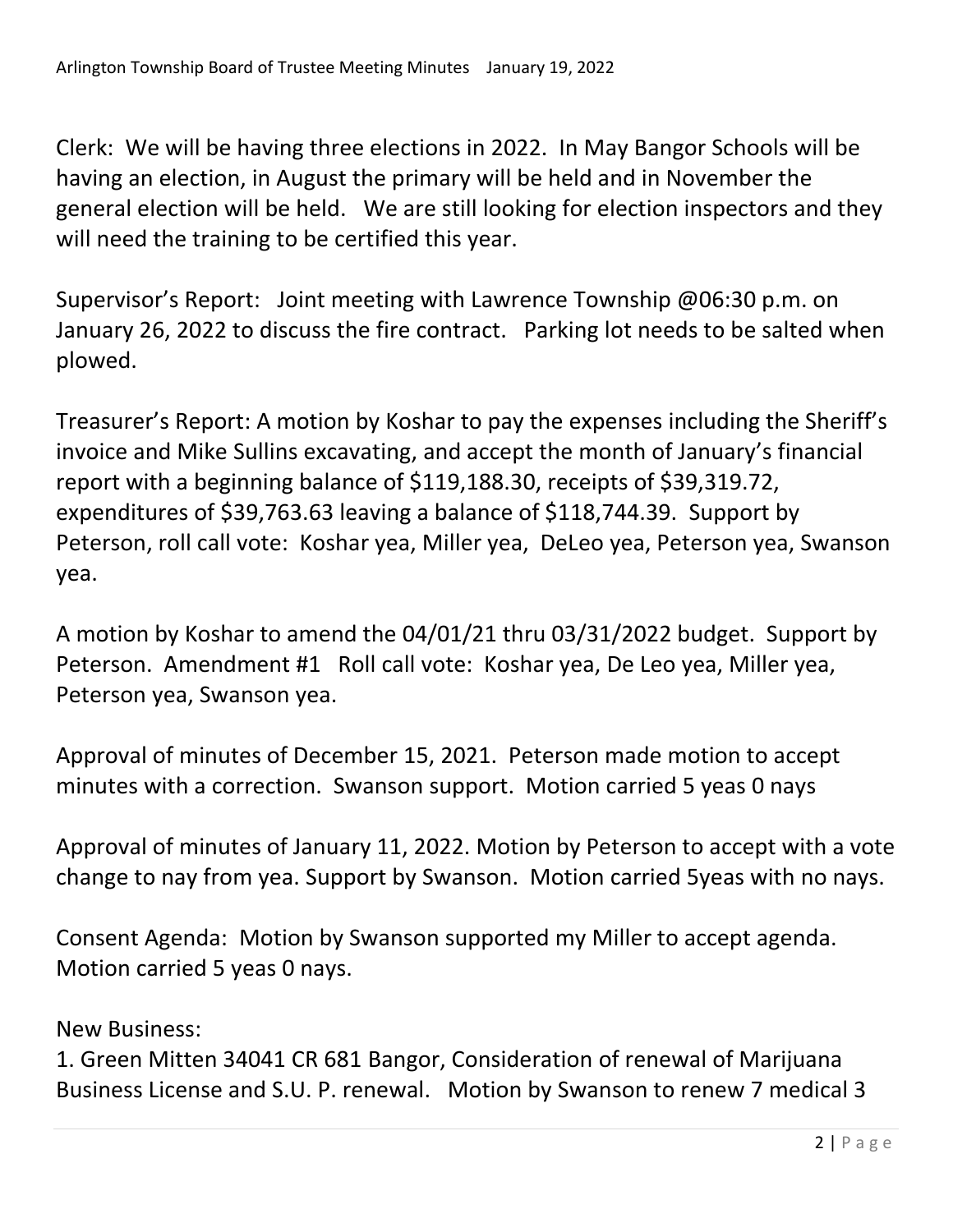## New Business: continued

class A, Adult Use for outdoor grow, 5 Adult Use for indoor grow only, 1 medical for processing, and issue a new processing license for adult use contingent on getting check for \$5000.00 dollars. The S.U.P. and licenses expiring on November 15, 2022. Support Peterson. Roll call vote: Peterson yea, Miller yea, De Leo yea, Swanson yea, Koshar yea. Motion carried

Purple Valley LLC 53930 28<sup>th</sup> ave. Bangor. Motion by Swanson to renew the 3 class A medical licenses and S.U.P. until November 15, 2022. Support Peterson Discussion followed: penalty for violations. shielding, tree planting.

Amended motion by Swanson to renew the 3 class A medical licenses and S.U.P. until November 15, 2022 with a penalty of \$2000.00 for the two infractions. Licenses will only be issued after the penalty is paid. Support Peterson. Roll call vote: Miller yea, De Leo yea, Koshar yea, Swanson yea, Peterson yea. Motion carried.

Motion by Swanson: Purple Valley will provide the Township with a landscaping plan for shielding the property from the street, CR215 and 28<sup>th</sup> ave. Plan needs to be submitted by March 16,2022 and work completed by July 16,2022 or licenses will be revoked. Support by Peterson. Roll call vote: Koshar yea, Miller yea, De Leo yea, Peterson yea, Swanson yea.

3. Dragonfly Kitchens LLC, 26980 CR 215 Bangor: Tabled until February 2022

4. Township property: The attorney will prepare a letter to be sent to all past employees, appointed commission members and elected board members, etc. who may have township property or correspondence that should be returned to the township. Any information stored on computers or flash drives or any other electronic mode of storage is included in this return policy and computer hard drives should be erased of any township business.